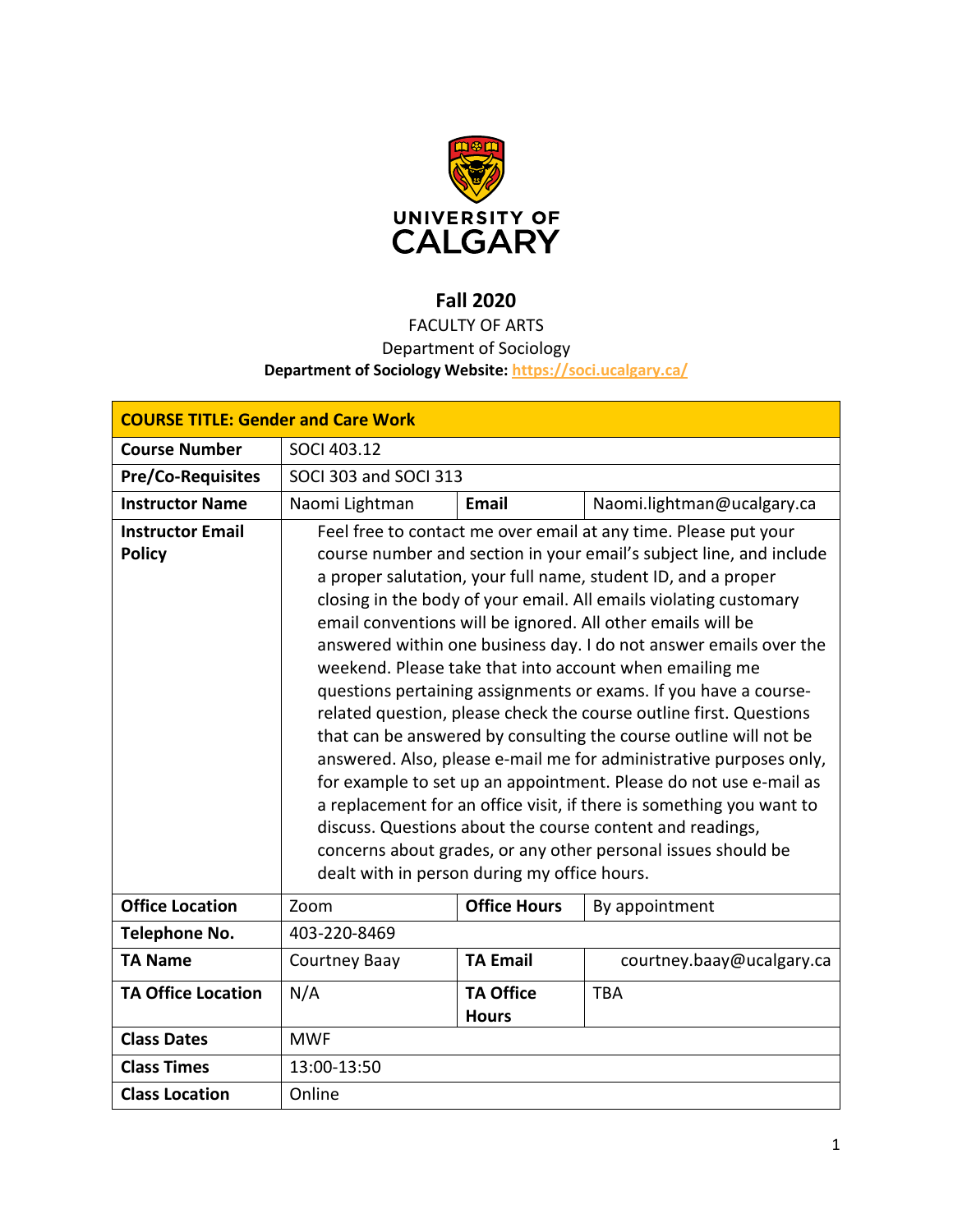# Course Description

Who does the work of care and why? How is this work valued in society? What is the relationship between paid and unpaid care work? What are the key challenges and opportunities which women experience when performing care work in Canada and beyond? How has care work been impacted by the COVID-19 pandemic? These questions will structure our analysis of the sociology of gender and care work.

Typically, care work is conceptualized as entailing face-to-face human interactions between providers and recipients that develop or maintain the capabilities of the recipient. It encompasses low status work primarily in health, child and eldercare. Part I of this class will focus on conceptualizing care work: we will examine some of the formative theories on how and why people perform paid and unpaid care, analyse care work in the Canadian context, examine the "wages for housework" movement, and consider divergent valuations of care. Part II will focus on specific issues and trends in paid care employment. We will analyze how care work is organized and reimbursed in different countries, evaluate the rise of "global care chains", examine the strengths and weaknesses of Canada's Caregiver Program, and analyse the policy implications of the care industry at the micro and macro levels.

# Course Objectives/Learning Outcomes

At the end of this course students will be able to:

- **identify** key stances within the major theoretical and empirical debates in the sociology of gender and care, and the major researchers associated with them;
- **explain** how these positions relate to each other;
- **apply** their knowledge to analyses and critiques of contemporary developments in paid and unpaid care, both in Canada and in international comparative context; and
- **articulate** their own, theoretically grounded opinions about contemporary developments related to issues covered in the course.

# Course Format

This course will be a hybrid of synchronous and asynchronous involvement. Monday and Friday will be asynchronous and Wednesday will be synchronous. All asynchronous course materials and lectures will be posted to D2L.

# Learning Resources

There is no required textbook for this course.

Readings and electronic resources have been selected to enhance your knowledge and understanding of the key issues covered in the course. We will draw on the readings in the lectures, in our discussions and in the assignments for this course. It is therefore important to complete the required readings each week. Knowledge of required readings and media will be evaluated and graded as part of assignments. Students are expected to have done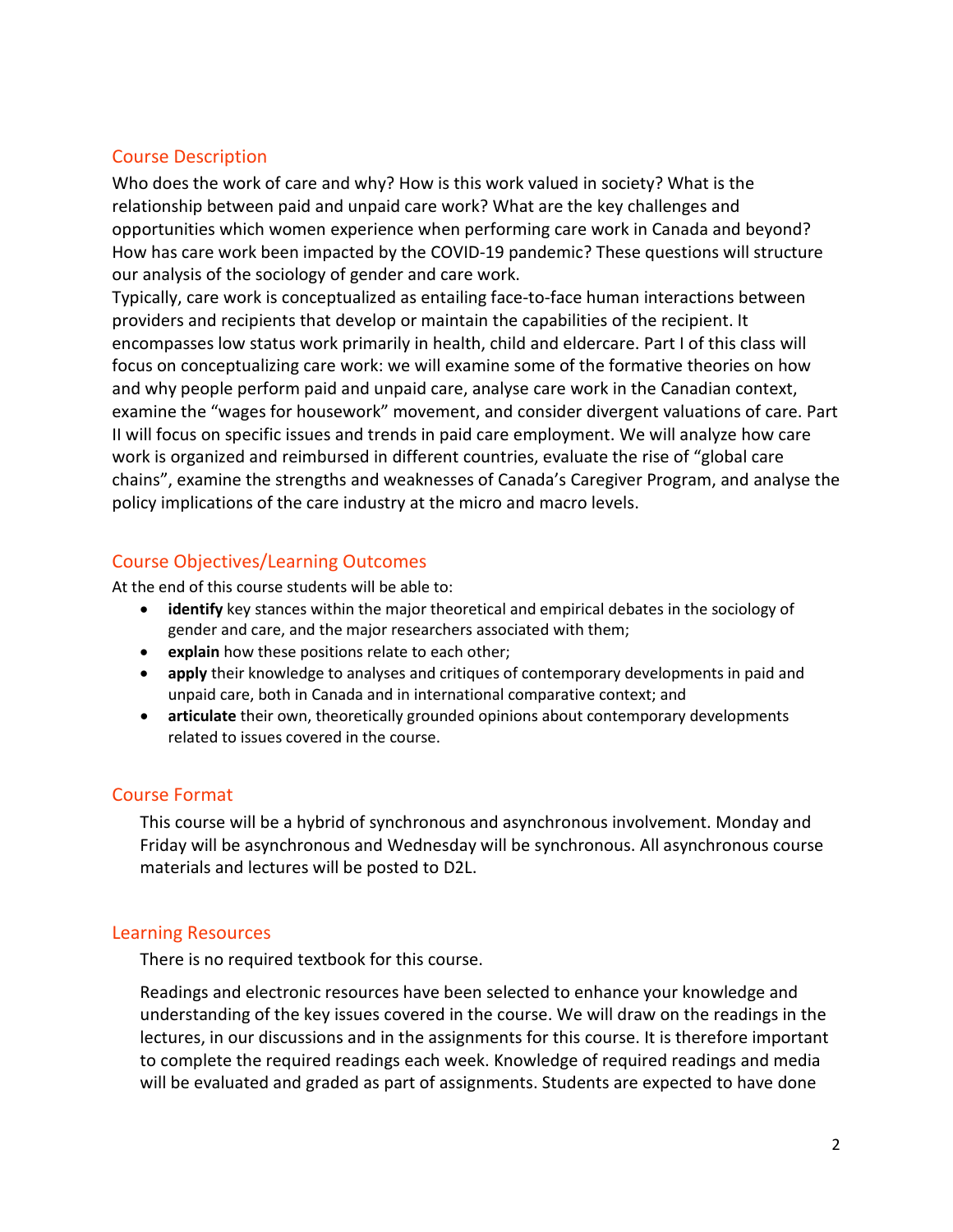the required readings by the beginning of Friday's class for each week as per the course schedule.

# Learning Technologies and Requirements

There is a D2L site for this course which contains required readings and other relevant class resources and materials (see d2L.ucalgary.ca).

In order to successfully engage in their learning experiences at the University of Calgary, students taking online, remote and blended courses are required to have reliable access to the following technology:

- A computer with a supported operating system, as well as the latest security, and malware updates;
- A current and updated web browser;
- Webcam (built-in or external);
- Microphone and speaker (built-in or external), or headset with microphone;
- Current antivirus and/or firewall software enabled;
- Broadband internet connection.

Most current laptops will have a built-in webcam, speaker and microphone.

# Schedule of Lectures and Readings

### **Course Schedule**

*Please note: Every attempt will be made to follow this schedule, but it is subject to change at the discretion of the instructor.*

**PART 1 – CONCEPTUALIZING THE WORK OF CARE**

### *Week 1 – Sept. 9 (synchronous) Introduction: Why Study Gender and Care?*

Note: The first week will provide an overview of the course. Students are expected to have read the course syllabus; course policies, assignments and expectations will be reviewed only briefly, on a Q&A basis.

Folbre, N., & Wright, E. O. (2012). Defining Care. In N. Folbre (Ed.), *For Love and Money: Care Provision in the United States* (pp. 1-20). New York, NY: Russell Sage Foundation. (PDF posted to D2L)

#### *Week 2 – Sept. 11 (asynchronous), Sept. 14 (asynchronous), Sept. 16 (synchronous). Theorizing Care Work*

Duffy, M. (2005). Reproducing Labor Inequalities: Challenges for Feminists Conceptualizing Care at the Intersections of Gender, Race, and Class. *Gender & Society, 19*(1), 66-82. (Available at [https://doi-org.ezproxy.lib.ucalgary.ca/10.1177/0891243204269499\)](https://doi-org.ezproxy.lib.ucalgary.ca/10.1177/0891243204269499)

Glenn, E. N. (1992) From servitude to service work: Historical continuities in the racial division of paid rerproductive labour. *Signs: Journal of Women in Culture and Society, 18*(1), 1-43.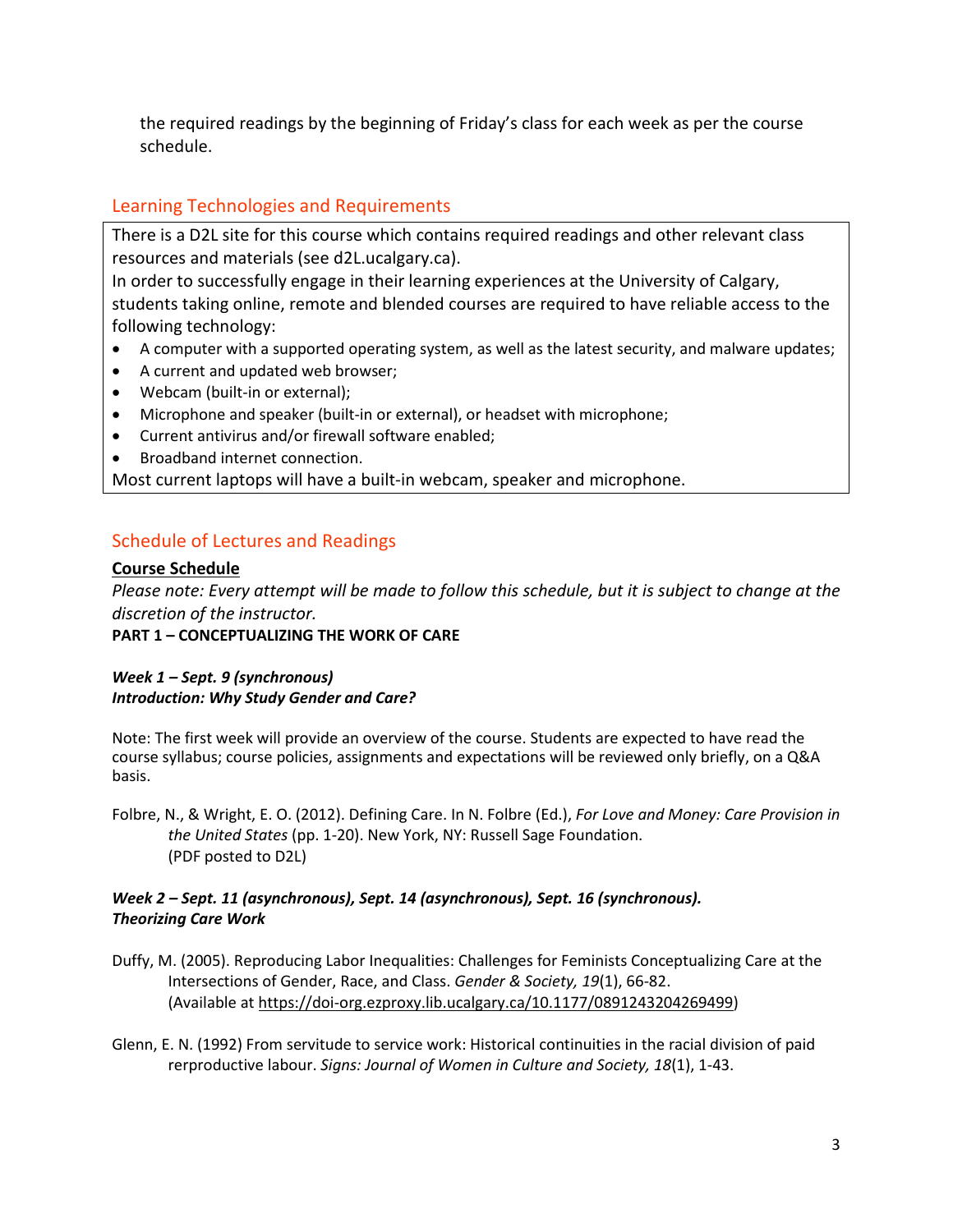(Available at

[http://ezproxy.lib.ucalgary.ca/login?url=http://search.ebscohost.com/login.aspx?direct=true&d](http://ezproxy.lib.ucalgary.ca/login?url=http://search.ebscohost.com/login.aspx?direct=true&db=qth&AN=9302050810&site=ehost-live0) [b=qth&AN=9302050810&site=ehost-live0\)](http://ezproxy.lib.ucalgary.ca/login?url=http://search.ebscohost.com/login.aspx?direct=true&db=qth&AN=9302050810&site=ehost-live0)

#### **NOTE: Groups 1 and 2 Present on Sept. 16**

### *Week 3 – Sept. 18 (asynchronous), Sept. 21 (asynchronous), Sept. 23 (synchronous). Care Work and Job Satisfaction*

England, P. (2005). Emerging theories of care work. *Annual Review of Sociology*, 381-399. (Available at: http://ezproxy.lib.ucalgary.ca/login?url=http://search.ebscohost.com/login.aspx?direct=true&d b=sih&AN=17647360&site=ehost-live)

Lightman, N. & Kevins, A. (2019) Bonus or Burden? Care Work, Inequality, and Job Satisfaction in Eighteen European Countries. *European Sociological Review.* (Available at [https://doi-org.ezproxy.lib.ucalgary.ca/10.1093/esr/jcz032\)](https://doi-org.ezproxy.lib.ucalgary.ca/10.1093/esr/jcz032).

#### **NOTE: Groups 3 and 4 Present on Sept. 23**

#### *Week 4 – Sept. 25 (asynchronous), Sept. 28 (asynchronous), Sept. 30 (synchronous). The "Wages for Housework" Debate*

Federici, S. 1974. "Wages against housework." (PDF posted to D2L)

- Ellen, B. March 8 2014. "Paid housework? No one will clean up from that idea." *The Guardian.*  (Available at: [https://www.theguardian.com/commentisfree/2014/mar/08/paying-for](https://www.theguardian.com/commentisfree/2014/mar/08/paying-for-housework-domestic-women-men)[housework-domestic-women-men\)](https://www.theguardian.com/commentisfree/2014/mar/08/paying-for-housework-domestic-women-men)
- New York Times, 2020. "Forget Pancakes. Pay Mothers." (Available at [https://www.nytimes.com/2020/05/08/opinion/sunday/women-housework](https://www.nytimes.com/2020/05/08/opinion/sunday/women-housework-coronavirus-mothers-day.html)[coronavirus-mothers-day.html\)](https://www.nytimes.com/2020/05/08/opinion/sunday/women-housework-coronavirus-mothers-day.html)

**NOTE: Groups 5 and 6 Present on Sept. 30**

### *Week 5 – Oct. 2 (asynchronous), Oct. 5 (asynchronous), Oct. 7 (synchronous). Care, Violence and Emotional Labour*

- Kelly, K. (2017). Care and violence through the lens of personal support workers. *International Journal of Care and Caring 1*(1), 97-113. (Available at [https://doi-org.ezproxy.lib.ucalgary.ca/10.1177/0891243203257632\)](https://doi-org.ezproxy.lib.ucalgary.ca/10.1177/0891243203257632)
- Kang, M. (2003). The Managed Hand: The commercialization of Bodies and Emotions in Korean Immigrant-Owned Nail Salons. *Gender and Society 17*(6), 820-839. (Available at [https://doi-org.ezproxy.lib.ucalgary.ca/10.1177/0891243203257632\)](https://doi-org.ezproxy.lib.ucalgary.ca/10.1177/0891243203257632)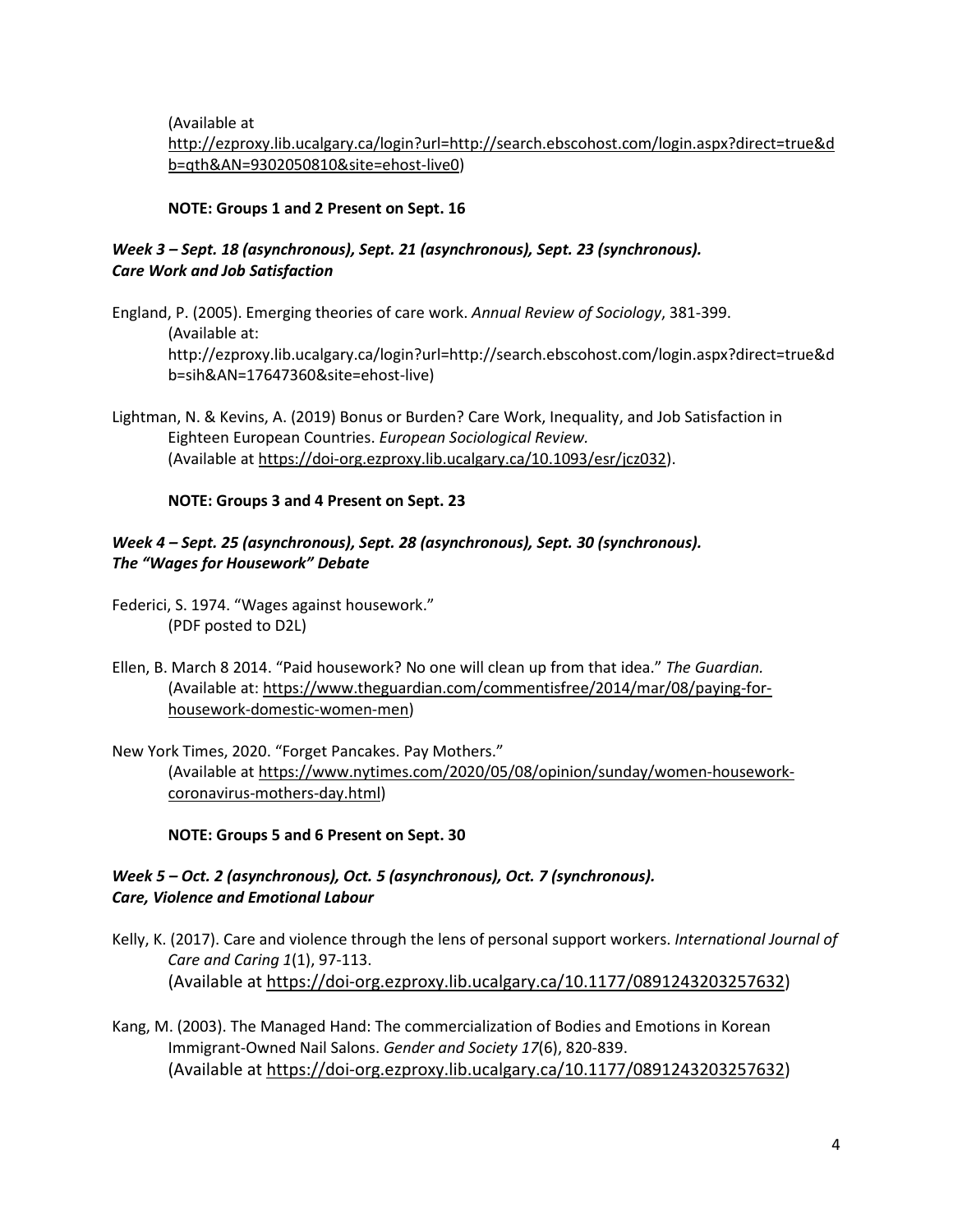#### **NOTE: Groups 7 and 8 present on Oct. 7**

### **NOTE: POSITION PAPER IS DUE ONLINE THROUGH D2L BY MIDNIGHT ON WEDNESDAY OCTOBER 7.**

### *Week 6 – Oct. 9 (asynchronous), Oct. 14 (synchronous- Guest Lecture by Carieta Thomas). Care in Canada*

\*NOTE: No class on Oct 12 due to Thanksgiving.

Mackenzie, P., Brown, L., Callahan, M., & Whittington, B. 2011. "Spinning the Family Web: Grandparents Raising Grandchildren in Canada." Pp. 193-214 in *Valuing Care Work: Comparative Perspectives*, edited by C. Benoit and H. Hallgrimsdottir. Toronto: University of Toronto Press.

(Available at [https://ebookcentral-proquest-com.ezproxy.lib.ucalgary.ca/lib/ucalgary](https://ebookcentral-proquest-com.ezproxy.lib.ucalgary.ca/lib/ucalgary-ebooks/reader.action?docID=4672732&ppg=204)[ebooks/reader.action?docID=4672732&ppg=204\)](https://ebookcentral-proquest-com.ezproxy.lib.ucalgary.ca/lib/ucalgary-ebooks/reader.action?docID=4672732&ppg=204)

Calliste, A. (1993). Women of exceptional merit: Immigration of Caribbean nurses to Canada. *Canadian Journal of Women and the Law*, 6(85), 85-102. (Available at: [http://web.a.ebscohost.com.ezproxy.lib.ucalgary.ca/ehost/detail/detail?vid=0&sid=8d0c7277-](http://web.a.ebscohost.com.ezproxy.lib.ucalgary.ca/ehost/detail/detail?vid=0&sid=8d0c7277-0b4e-48c4-9bfc-e541bb3aa918%40sdc-v-sessmgr03&bdata=JnNpdGU9ZWhvc3QtbGl2ZQ%3d%3d#AN=23942486&db=rch) [0b4e-48c4-9bfc-e541bb3aa918%40sdc-v](http://web.a.ebscohost.com.ezproxy.lib.ucalgary.ca/ehost/detail/detail?vid=0&sid=8d0c7277-0b4e-48c4-9bfc-e541bb3aa918%40sdc-v-sessmgr03&bdata=JnNpdGU9ZWhvc3QtbGl2ZQ%3d%3d#AN=23942486&db=rch)[sessmgr03&bdata=JnNpdGU9ZWhvc3QtbGl2ZQ%3d%3d#AN=23942486&db=rch\)](http://web.a.ebscohost.com.ezproxy.lib.ucalgary.ca/ehost/detail/detail?vid=0&sid=8d0c7277-0b4e-48c4-9bfc-e541bb3aa918%40sdc-v-sessmgr03&bdata=JnNpdGU9ZWhvc3QtbGl2ZQ%3d%3d#AN=23942486&db=rch)

### **PART II: PAID CARE EMPLOYMENT – ISSUES AND TRENDS**

### *Week 7 – Oct. 16 (asynchronous), Oct. 19 (asynchronous), Oct. 21 (synchronous). The Business of Caring*

Anderson, N., & Hughes, K. D. (2010). The Business of Caring: Women's Self-Employment and the Marketization of Care. *Gender, Work & Organization, 17*(4), 381-405. (Available at: [https://onlinelibrary-wiley](https://onlinelibrary-wiley-com.ezproxy.lib.ucalgary.ca/doi/full/10.1111/j.1468-0432.2009.00461.x)[com.ezproxy.lib.ucalgary.ca/doi/full/10.1111/j.1468-0432.2009.00461.x\)](https://onlinelibrary-wiley-com.ezproxy.lib.ucalgary.ca/doi/full/10.1111/j.1468-0432.2009.00461.x)

Martin-Matthews, A., & Joanie Sims-Gould, J. (2011). "My Home, Your Work, Our Relationship: Elderly Clients' Experiences of Home Care Services." Pp. 107-24 in *Valuing Care Work: Comparative Perspectives*, edited by C. Benoit and H. Hallgrimsdottir. Toronto: University of Toronto Press. (Available at: [https://ebookcentral-proquest-com.ezproxy.lib.ucalgary.ca/lib/ucalgary](https://ebookcentral-proquest-com.ezproxy.lib.ucalgary.ca/lib/ucalgary-ebooks/reader.action?docID=4672732&ppg=118)[ebooks/reader.action?docID=4672732&ppg=118\)](https://ebookcentral-proquest-com.ezproxy.lib.ucalgary.ca/lib/ucalgary-ebooks/reader.action?docID=4672732&ppg=118)

#### **NOTE: Groups 9 and 10 Present on Oct. 21**

#### *Week 8 – Oct. 23 (asynchronous), Oct. 26 (asynchronous), Oct. 28 (synchronous). The Globalization of Care*

Parreñas, R. S. (2001). Mothering from a distance: Emotions, gender, and intergenerational relations in Filipino transnational families. *Feminist studies, 27*(2), 361-390. (Available at: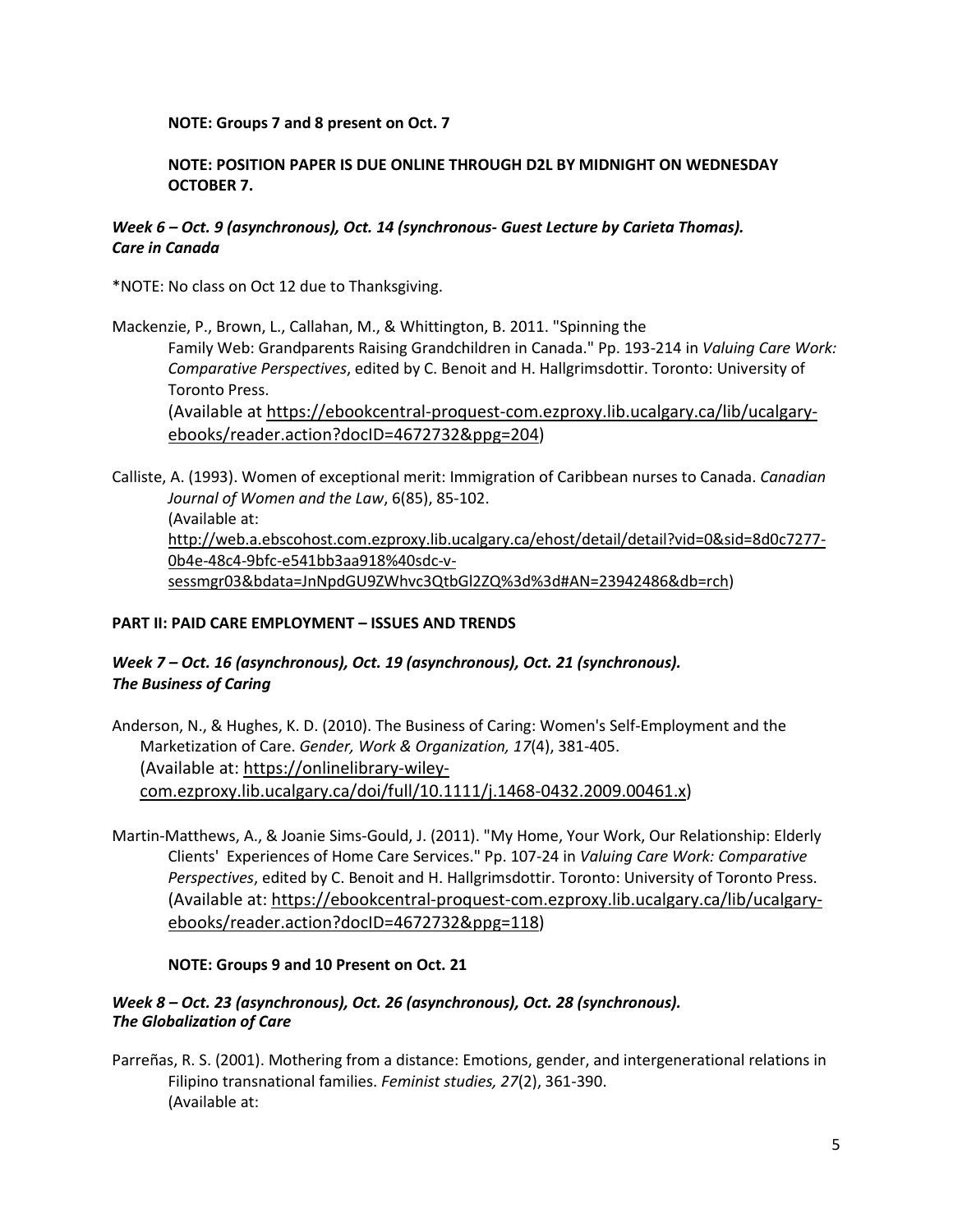[http://ezproxy.lib.ucalgary.ca/login?url=http://search.ebscohost.com/login.aspx?direct=true&d](http://ezproxy.lib.ucalgary.ca/login?url=http://search.ebscohost.com/login.aspx?direct=true&db=qth&AN=5098889&site=ehost-live) [b=qth&AN=5098889&site=ehost-live\)](http://ezproxy.lib.ucalgary.ca/login?url=http://search.ebscohost.com/login.aspx?direct=true&db=qth&AN=5098889&site=ehost-live)

Um, S. 2013. "The Migration of Asian Women for Elder Care: Governing the Movement of Carers to South Korea." *Transnational Social Review* 3(2):155-72. (Available at [https://doi-org.ezproxy.lib.ucalgary.ca/10.1080/21931674.2013.10820762\)](https://doi-org.ezproxy.lib.ucalgary.ca/10.1080/21931674.2013.10820762)

#### **NOTE: Groups 11 and 12 present on Oct. 28**

#### *Week 9 – Oct. 30 (asynchronous), Nov. 2 (asynchronous), Nov. 4 (synchronous). Canada's Caregiver Program*

Langford, T. October 1 2016. "It takes a village: The case for universal childcare." *Albertaviews.*  (Available at: [https://albertaviews.ca/it-takes-a-village/\)](https://albertaviews.ca/it-takes-a-village/)

Tungohan, E., Banerjee, R., Chu, W., Cleto, P., de Leon, C., Garcia, M., . . . Sorio, C. (2015). "After the Live-In Caregiver Program: Filipina Caregivers' Experiences of Graduated and Uneven Citizenship." *Canadian Ethnic Studies, 47*(1), 87-105. (Available at: [http://ezproxy.lib.ucalgary.ca/login?url=http://search.ebscohost.com/login.aspx?direct=true&d](http://ezproxy.lib.ucalgary.ca/login?url=http://search.ebscohost.com/login.aspx?direct=true&db=ulh&AN=101630731&site=ehost-live) [b=ulh&AN=101630731&site=ehost-live\)](http://ezproxy.lib.ucalgary.ca/login?url=http://search.ebscohost.com/login.aspx?direct=true&db=ulh&AN=101630731&site=ehost-live)

#### **NOTE: Groups 13 and 14 present on Nov. 4**

#### *Week 10 – Nov. 6 (asynchronous), Nov. 16 (asynchronous – Guest Lecture by Courtney Baay), Nov. 18 (synchronous). Caring During COVID-19*

\*NOTE: No class on Nov. 8-14 due to Term Break.

- Mann, A. [Pandemic](https://www.canadalandshow.com/shows/commons/) episode #7: "The Frontline". *Canadaland Commons* **podcast**. (Available to listen at: [https://www.canadalandshow.com/podcast/pandemic-7-the-frontline/\)](https://www.canadalandshow.com/podcast/pandemic-7-the-frontline/)
- Lightman, N. and McCoy, T. April 29, 2020. "Canada's she-cession: COVID-19, care work and the decline of the service sector." *Rabble.ca* (Available at[: https://rabble.ca/blogs/bloggers/views](https://rabble.ca/blogs/bloggers/views-expressed/2020/04/canadas-she-cession-covid-19-care-work-and-decline-service)[expressed/2020/04/canadas-she-cession-covid-19-care-work-and-decline-service\)](https://rabble.ca/blogs/bloggers/views-expressed/2020/04/canadas-she-cession-covid-19-care-work-and-decline-service)
- McGilton, K. S. et al. (2020). "Uncovering the Devaluation of Nursing Home Staff During COVID-19: Are We Fuelling the Next Health Care Crisis?" *Journal of the American Medical Directors Association, 21. (PDF posted to D2L).*

**NOTE: Groups 15 and 16 present on Nov. 18**

**NOTE: OP-ED IS DUE ONLINE THROUGH D2L BY MIDNIGHT ON WEDNESDAY NOVEMBER 18.**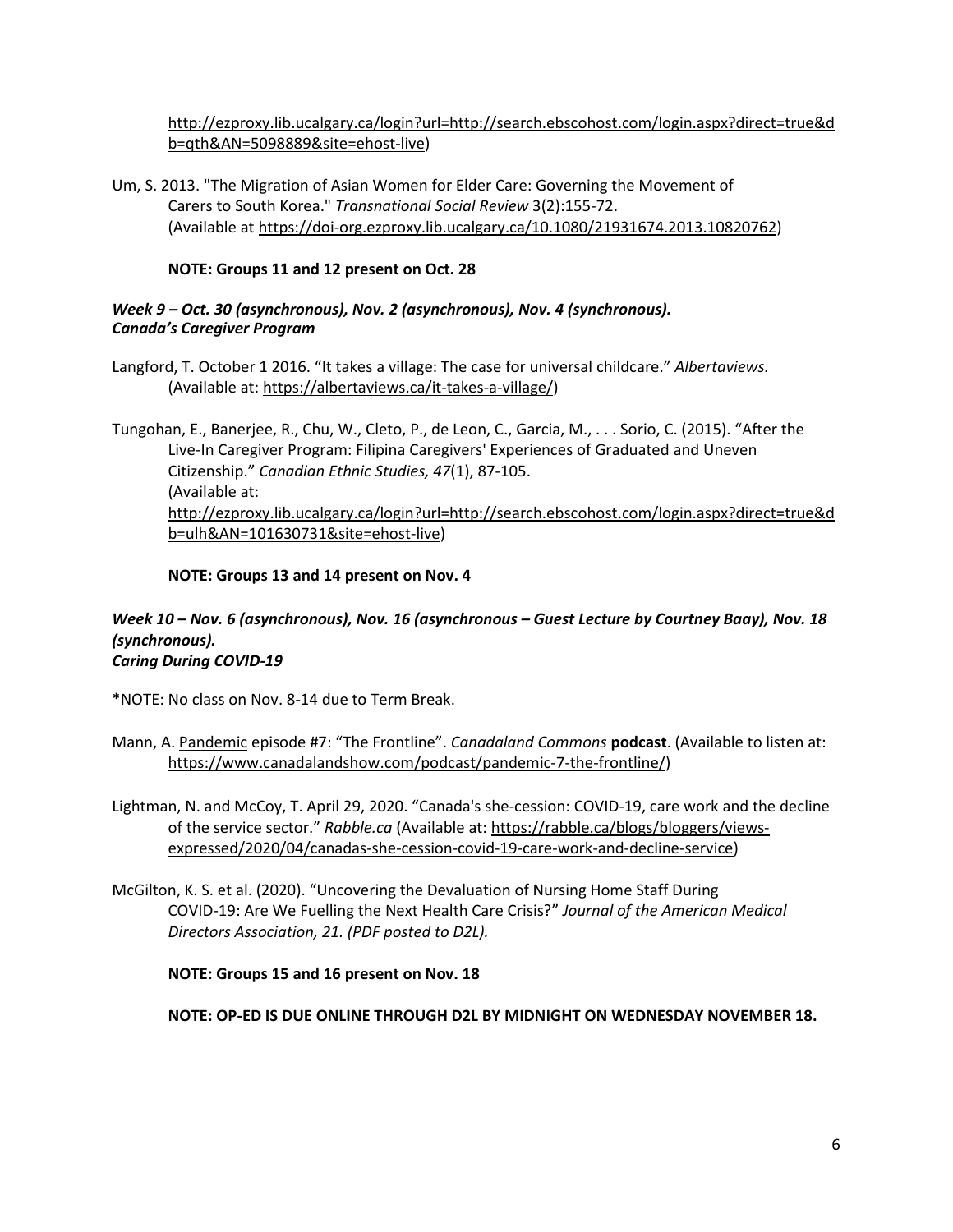#### *Week 11 – Nov. 20 (asynchronous), Nov. 23 (asynchronous), Nov. 25 (synchronous). The Care Policy Landscape, Catching Up*

- Um, S., & Lightman, N. (July 2016). "Ensuring Healthy Aging for All: Home Care Access for Diverse Senior Populations in the GTA." *Wellesley Institute.*  (Available at: [http://www.wellesleyinstitute.com/wp-content/uploads/2016/07/Ensuring-](http://www.wellesleyinstitute.com/wp-content/uploads/2016/07/Ensuring-Healthy-Aging-For-All_Wellesley-Institute.pdf)[Healthy-Aging-For-All\\_Wellesley-Institute.pdf\)](http://www.wellesleyinstitute.com/wp-content/uploads/2016/07/Ensuring-Healthy-Aging-For-All_Wellesley-Institute.pdf)
- Torjman, S. May 2015. "Policies in Support of Caregivers." *Renewing Canada's Social Architecture*. (Available at: [https://www-deslibris-ca.ezproxy.lib.ucalgary.ca/ID/246603\)](https://www-deslibris-ca.ezproxy.lib.ucalgary.ca/ID/246603)

### *Week 12 – Nov. 27 (asynchronous), Nov. 30 (asynchronous), Dec. 2 (synchronous). A Care Research Agenda*

- Nakano Glenn, Evelyn. 2000. Creating a Caring Society. *Contemporary sociology* 29(1):84-94. (Available at: [http://www.jstor.org.ezproxy.lib.ucalgary.ca/stable/2654934\)](http://www.jstor.org.ezproxy.lib.ucalgary.ca/stable/2654934)
- Lightman, E., & Lightman, N. 2017. "On to the Future." Pp. 313-325 in *Social Policy in Canada, 2nd Edition.* Toronto: Oxford University Press. (PDF posted to D2L)

#### **NOTE: Groups 17 and 18 present on Dec. 2**

#### *Week 13 – Dec. 4 (asynchronous), Dec. 7 (asynchronous), Dec. 9 (synchronous). Looking Forward and Wrapping Up*

**NOTE: Groups 19 and 20 present on Dec. 9**

#### **NOTE: CRITICAL ESSAY IS DUE ONLINE THROUGH D2L BY MIDNIGHT ON WEDNESDAY DECEMBER 9.**

| <b>Type</b>   | <b>Description</b>                            | <b>Date Due</b> | Weight |
|---------------|-----------------------------------------------|-----------------|--------|
| Take-home     | <b>Position Paper</b>                         | October 7,      | 20%    |
| assignment    |                                               | 2020            |        |
| Take-home     | $Op$ -Ed                                      | November 18,    | 20%    |
| assignment    |                                               | 2020            |        |
| Take-home     | Critical essay based on assigned readings     | December 9,     | 40%    |
| assignment    | and external sources                          | 2020            |        |
| Group         | Group Presentation connecting current         | TBA             | 10%    |
| Presentation  | events to weekly readings                     |                 |        |
| Participation | Regular participation in class conversations, | N/A             | 10%    |
|               | on message boards, etc.                       |                 |        |
| Total         |                                               |                 | 100%   |

# Methods of Assessment and Grading Weights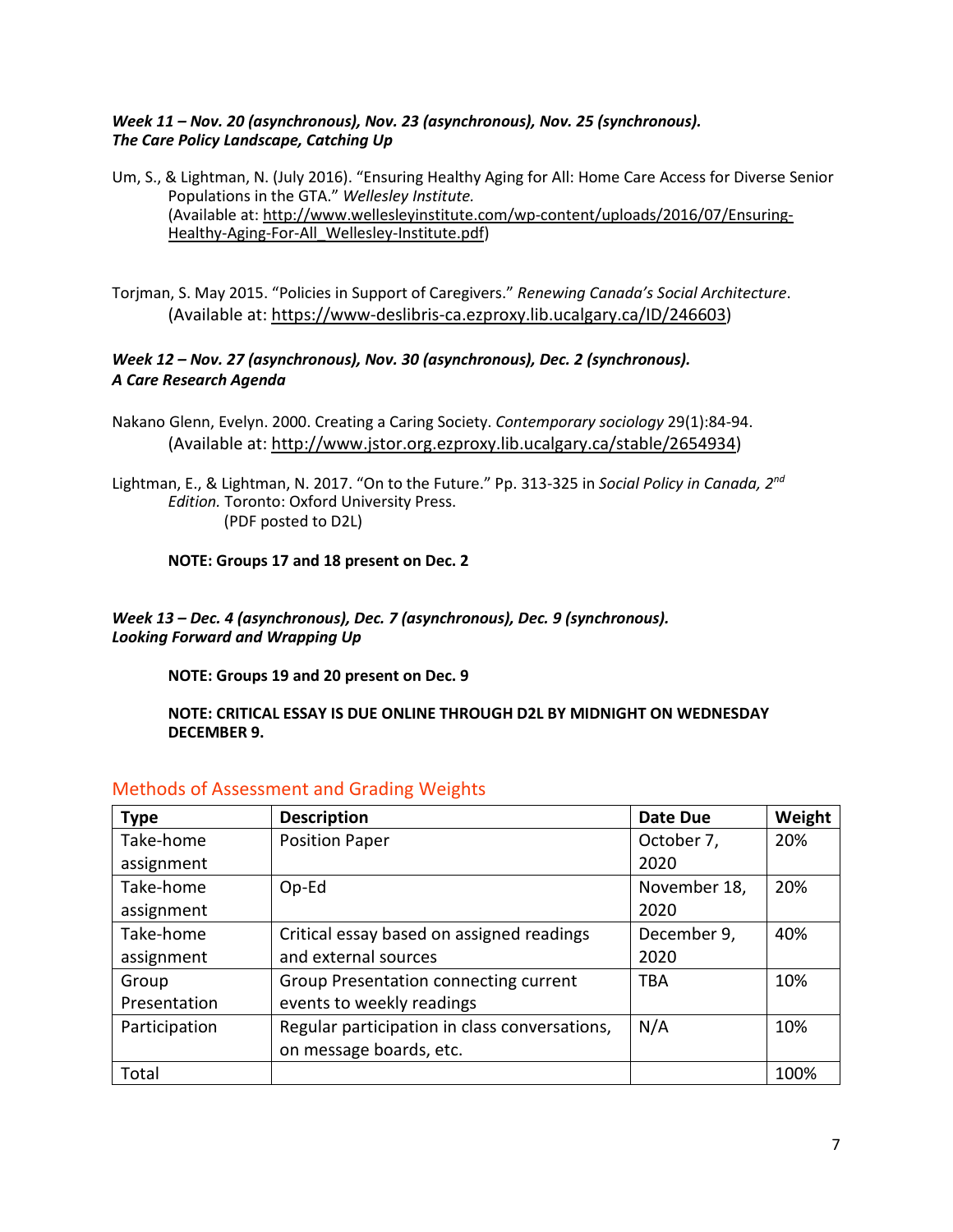### **Graded Components**

#### **1. Position Paper**

For the position paper assignment, you will be asked to take a position *for or against* the "Wages for Housework" movement and make a persuasive argument. You will draw on the course readings, notes and external sources (max. 4 pages, double-spaced, excluding bibliography). Details on the content and structure of the assignment will be discussed in class and posted to D2L. The assignment is due on October 7<sup>th</sup>. It is to be submitted on D2L by 11:59pm.

### **2. Op-Ed Assignment**

For the op-ed assignment, you will be asked to take a stance and communicates a point of view to readers relating to the impact of COVID-19 on care workers or care recipients. You will draw on the course readings, notes and external sources (max. 1000 words). The assignment is due on November 18<sup>th</sup>. It is to be submitted on D2L by 11:59pm.

### **3. Critical Essay Assignment**

In this assignment, you will be asked to draw on the course readings, notes and external academic sources to complete a critical essay assignment on gender and care work in a country or province of your choosing, selecting one of three topic options (8-10 pages, double-spaced, excluding bibliography). Details on the content and structure of the assignment will be discussed in class and posted to D2L. Those students who wish to do so may work in pairs for this assignment (with a longer page limit of 12- 15 pages). The assignment is due on December  $9<sup>th</sup>$ . It is to be submitted on D2L by 11:59pm.

### **4. Group Presentation**

You will be required do a 15-minute presentation on a contemporary issue/event related to gender and care work (paid or unpaid). You will do this in a group of 2 students. There will be two groups presenting most weeks on Wednesday. In these presentations, you are asked to clearly state the issue/event; tie it in with topics being explored in the course on the particular week of your presentation or what has been covered before; and pose questions that will lead to active in-class discussion. In order to complete this assignment, you will have to keep a watchful eye on the news. The current event can be international, national, or local in nature. A sign-up sheet is posted on D2L and each student must sign-up for a presentation. The presentations will be graded Pass/Fail. This is an opportunity to practice your presentation skills as well as to develop your ability to effectively work with others.

### **5. Participation**

As this is a 400-level course thoughtful participation is expected on a regular basis. Participation will allow the instructor to ensure that students have read and understood the course materials. Participation will encompass thoughtful engagement in a) the synchronous components of the course and b) written responses to questions posted by the instructor on the message board in D2L throughout the course.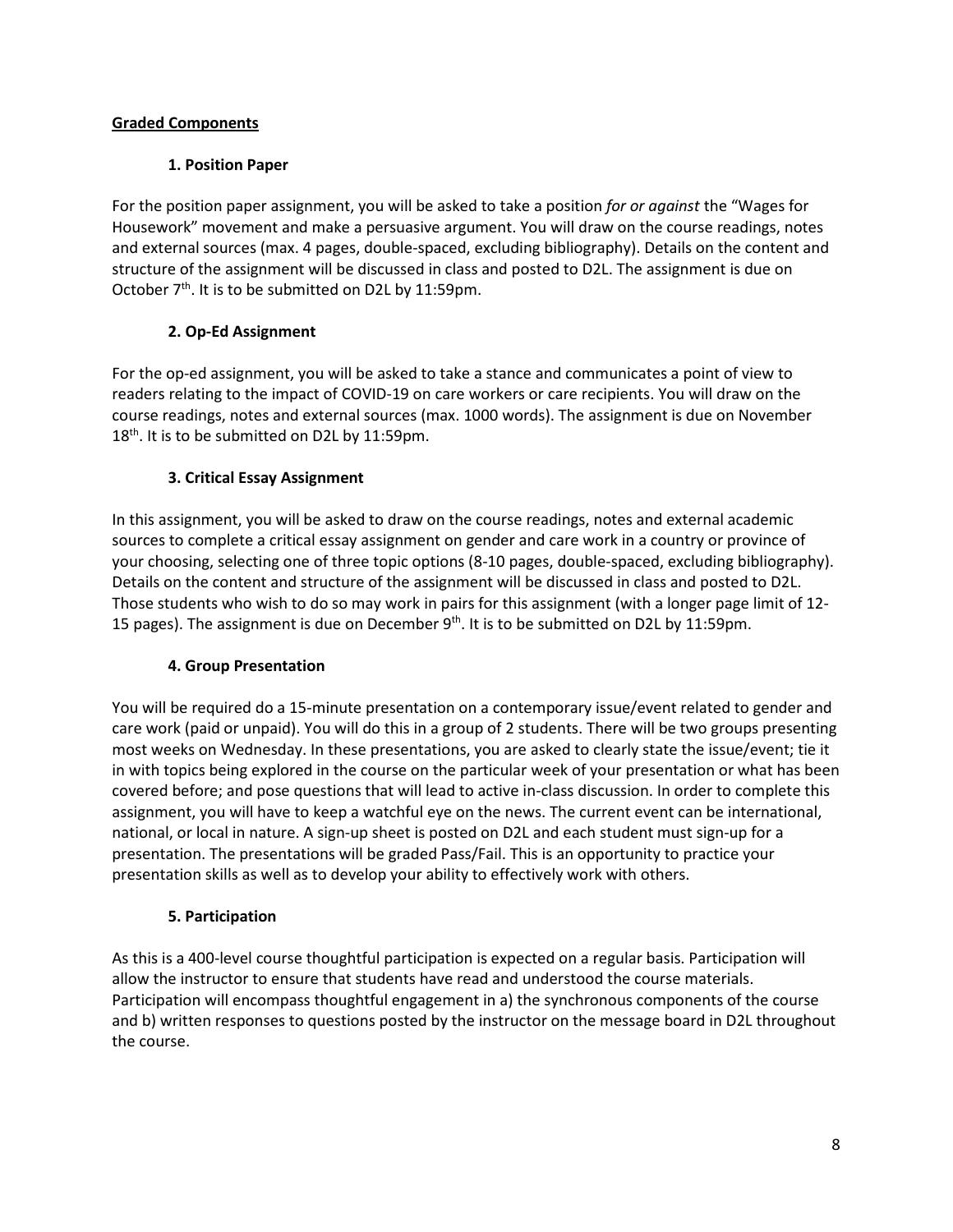# Final Exam Information

There is no final exam in this course.

# Grading Scale

Letter grades will be assigned and submitted to the registrar based on the following scale:

| Grade        | Percent range  | <b>Grade Point Value</b> | <b>Description</b>                                                                    |
|--------------|----------------|--------------------------|---------------------------------------------------------------------------------------|
| $A+$         | $96 - 100%$    | 4.0                      | Outstanding performance                                                               |
| A            | $90 - 95.99\%$ | 4.0                      | <b>Excellent performance</b>                                                          |
| А-           | $85 - 89.99%$  | 3.7                      | Approaching excellent performance                                                     |
| $B+$         | $80 - 84.99\%$ | 3.3                      | Exceeding good performance                                                            |
| B            | $75 - 79.99\%$ | 3.0                      | Good performance                                                                      |
| <b>B-</b>    | $70 - 74.99%$  | 2.7                      | Approaching good performance                                                          |
| $C+$         | $67 - 69.99\%$ | 2.3                      | Exceeding satisfactory performance                                                    |
| $\mathsf{C}$ | $63 - 66.99\%$ | 2.0                      | Satisfactory performance                                                              |
| $C -$        | $59 - 62.99%$  | 1.7                      | Approaching satisfactory performance                                                  |
| D+           | $55 - 58.99\%$ | 1.3                      | Marginal pass. Insufficient preparation for<br>subsequent courses in the same subject |
| D            | $50 - 54.99%$  | 1.0                      | Minimal Pass. Insufficient preparation for<br>subsequent courses in the same subject. |
| F            | <50%           | 0                        | Failure. Did not meet course requirements.                                            |

# Absences and Deferrals

Students who miss class assessments (presentations, participation activities, or other assignments) should inform their instructor as soon as possible. If the reason provided for the absence is acceptable, the instructor may decide that any arrangements made can take forms other than make-up tests or assignments. For example, the weight of a missed grade may be added to another assignment or test.

**Deferred Term Work Form:** Deferral of term work past the end of a term requires a form to be filled out by the student and submitted, along with any supporting documentation, to the instructor. The form is available at:

# [https://live-ucalgary.ucalgary.ca/sites/default/files/teams/14/deferral-of-term-work-](https://live-ucalgary.ucalgary.ca/sites/default/files/teams/14/deferral-of-term-work-2020.pdf)[2020.pdf](https://live-ucalgary.ucalgary.ca/sites/default/files/teams/14/deferral-of-term-work-2020.pdf)

Once an extension date has been agreed between instructor and student, the instructor will email the form to the Faculty of Arts Program Information Centre (ascarts@ucalgary.ca) for approval by the Associate Dean.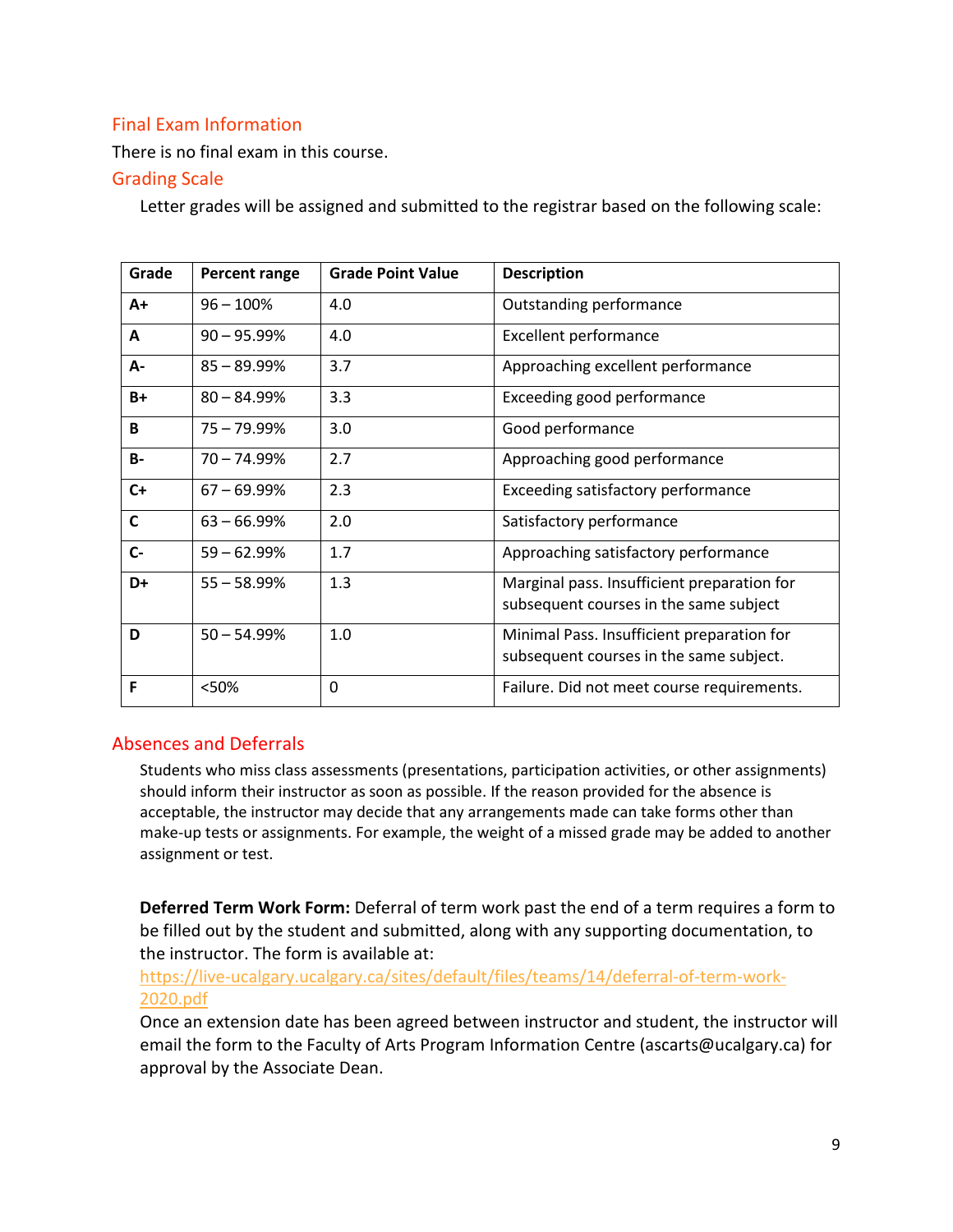## Grade Reappraisal

Within two weeks of the date the exam/assignment is returned, students seeking reappraisal of examinations or assignments must submit a written response to the instructor explaining the basis for reconsideration of one's mark. The instructor will reconsider the grade assigned and will then book a time with the student to discuss his or her work and rationale. It should be noted that a re- assessed grade may be raised, lowered, or remain the same.

# Handing in Papers, Assignments

- 1. The main Sociology Department office does not deal with any course-related matters. Please speak directly to your instructor.
- 2. **Protection of Privacy:** The Freedom of Information and Protection of Privacy (FOIPP) legislation does not allow students to retrieve any course material from public places. Anything that requires handing back will be returned directly during class or office hours. If students are unable to pick up their assignments from the instructor, they can provide the instructor with a stamped, self-addressed envelope to be used for the return of the assignment. Private information related to the individual student is treated with the utmost regard by the faculty at the University of Calgary
- 3. Final grades are not posted by the Sociology Department. They are only available online.

# Guidelines for Zoom Sessions

Zoom is a video conferencing program that will allow us to meet at specific times for a "live" video conference, so that we can have the opportunity to meet each other virtually and discuss relevant course topics as a learning community. The Zoom sessions will not be recorded.

To help ensure Zoom sessions are private, do not share the Zoom link or password with others, or on any social media platforms. Zoom links and passwords are only intended for students registered in the course. Zoom recordings and materials presented in Zoom, including any teaching materials, must not be shared, distributed or published without the instructor's permission.

The use of video conferencing programs relies on participants to act ethically, honestly and with integrity; and in accordance with the principles of fairness, good faith, and respect (as per the [Code of Conduct\)](https://www.ucalgary.ca/policies/files/policies/code-of-conduct.pdf). When entering Zoom or other video conferencing sessions (such as MS Teams), you play a role in helping create an effective, safe and respectful learning environment. Please be mindful of how your behaviour in these sessions may affect others. Participants are required to use names officially associated with their UCID (legal or preferred names listed in the Student Centre) when engaging in these activities. Instructors/moderators can remove those whose names do not appear on class rosters. Non-compliance may be investigated under relevant University of Calgary conduct policies (e.g [Student Non-Academic Misconduct Policy\)](https://ucalgary.ca/policies/files/policies/non-academic-misconduct-policy.pdf). If participants have difficulties complying with this requirement, they should email the instructor of the class explaining why, so the instructor may consider whether to grant an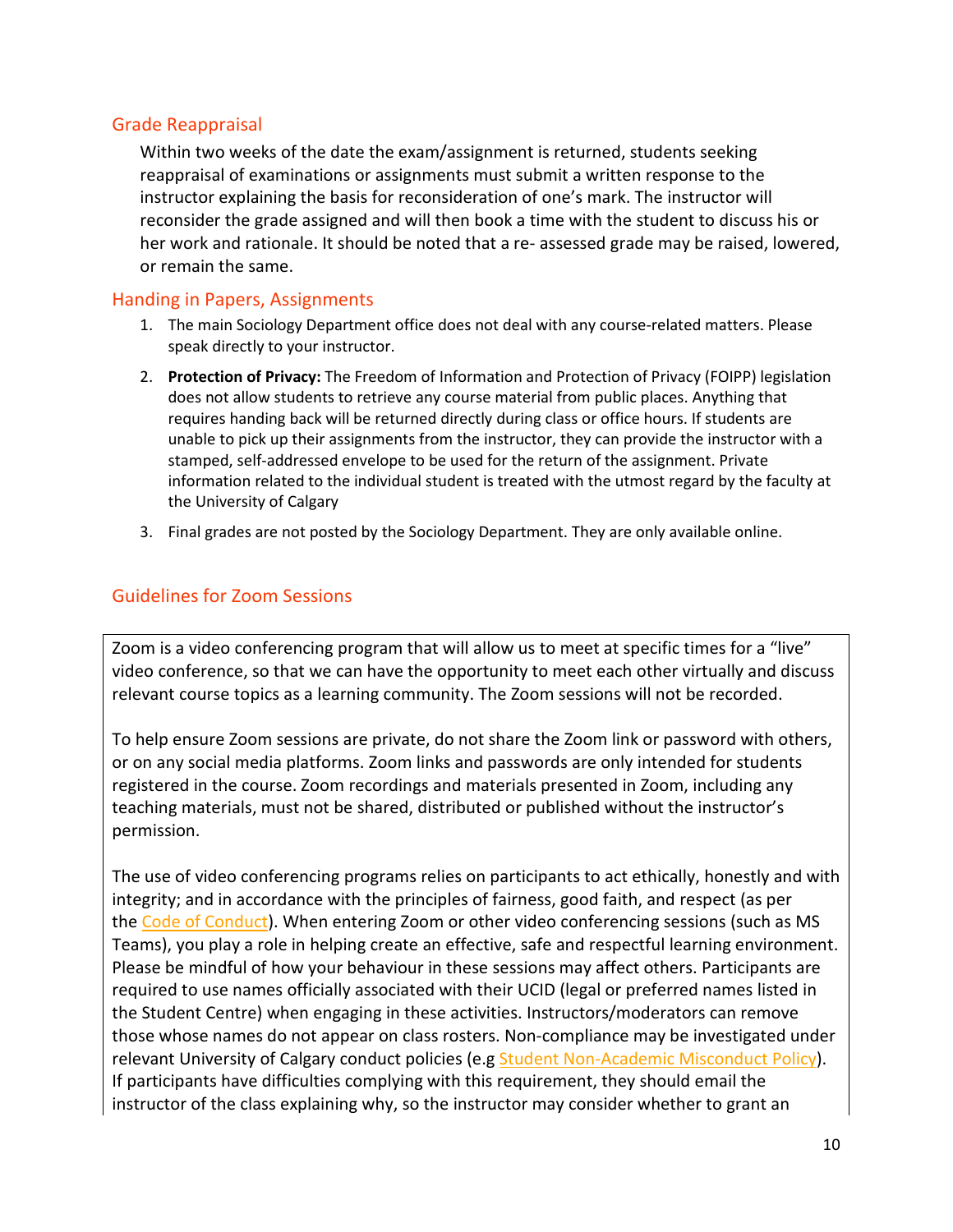exception, and on what terms. For more information on how to get the most out of your zoom sessions visit:<https://elearn.ucalgary.ca/guidelines-for-zoom/>.

If you are unable to attend a Zoom session, please contact your instructor to arrange an alternative activity for the missed session. Please be prepared, as best as you are able, to join class in a quiet space that will allow you to be fully present and engaged in Zoom sessions. Students will be advised by their instructor when they are expected to turn on their webcam (for group work, presentations, etc.).

### Research Ethics

Students are advised that any research with human subjects – including any interviewing (even with friends and family), opinion polling, or unobtrusive observation – must have the approval of the Faculty Ethics Committee. In completing course requirements, students must not undertake any human subjects research without discussing their plans with the instructor, to determine if ethics approval is required.

# Copyright Legislation

All students are required to read the University of Calgary policy on Acceptable Use of Material Protected by Copyright [\(https://www.ucalgary.ca/policies/files/policies/acceptable-use-of-material](https://www.ucalgary.ca/policies/files/policies/acceptable-use-of-material-protected-by-copyright-policy.pdf)[protected-by-copyright-policy.pdf\)](https://www.ucalgary.ca/policies/files/policies/acceptable-use-of-material-protected-by-copyright-policy.pdf) and requirements of the Copyright Act [\(https://laws](https://laws-lois.justice.gc.ca/eng/acts/C-42/index.html)[lois.justice.gc.ca/eng/acts/C-42/index.html\)](https://laws-lois.justice.gc.ca/eng/acts/C-42/index.html) to ensure they are aware of the consequences of unauthorized sharing of course materials (including instructor notes, electronic versions of textbooks etc.). Students who use material protected by copyright in violation of this policy may be disciplined under the Non-Academic Misconduct Policy.

# Instructor Intellectual Property

Course materials created by professor(s) (including course outlines, presentations and posted notes, labs, case studies, assignments and exams) remain the intellectual property of the professor(s). These materials may NOT be reproduced, redistributed or copied without the explicit consent of the professor. The posting of course materials to third party websites such as note-sharing sites without permission is prohibited. Sharing of extracts of these course materials with other students enrolled in the course at the same time may be allowed under fair dealing.

# Recording of Lectures

Note that the audio or video recording of lectures and taking screengrabs of PowerPoint slides during the lecture are not permitted without explicit authorization. The nonauthorized media recording of lectures is inconsistent with the Code of Conduct and may result in discipline in accordance with the Student Non-Academic Misconduct Policy and Procedure. For more information click

here: [https://www.ucalgary.ca/policies/files/policies/non-academic-misconduct-policy.pdf.](https://www.ucalgary.ca/policies/files/policies/non-academic-misconduct-policy.pdf)

### Sharing of Lecture Notes and Exam Questions

Note that publicly sharing lectures notes and exam questions on 3rd party sites such as OneClass, StudyBlue, Quizlet, Course Hero, etc. is not permitted. If you wish to use these helpful studying tools, make sure you adjust your privacy settings accordingly. Any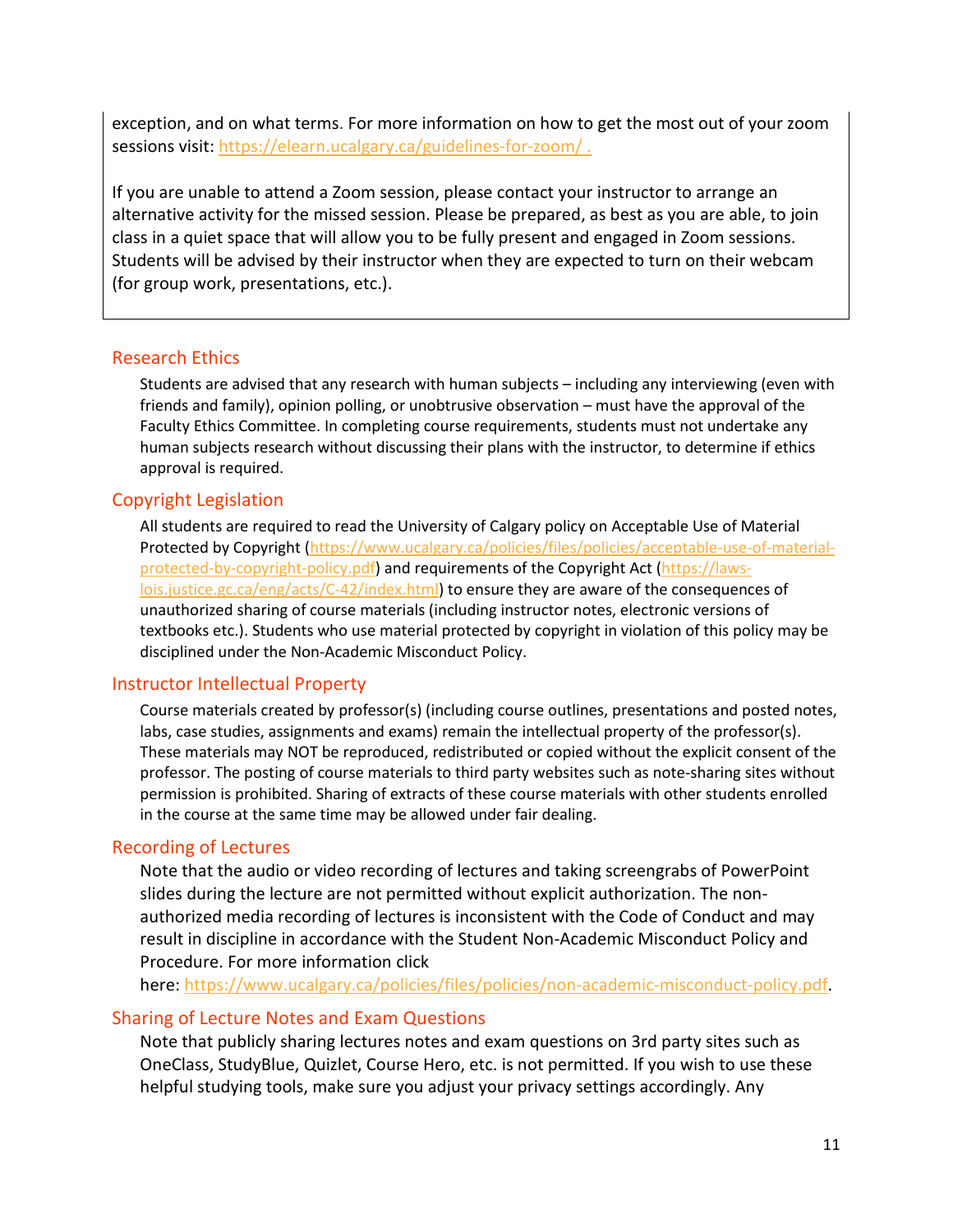violations are subject to investigation under the UofC Student Non-Academic Misconduct Policy. For more information, click

here[:https://www.ucalgary.ca/policies/files/policies/non-academic-misconduct-policy.pdf.](https://www.ucalgary.ca/policies/files/policies/non-academic-misconduct-policy.pdf)

### Academic Misconduct

Please refer to the website listed below for information on University of Calgary policies on Plagiarism/Cheating/Other Academic Misconduct: <http://www.ucalgary.ca/pubs/calendar/current/k.html>

## Academic Accommodation

Students seeking an accommodation based on disability or medical concerns should contact Student Accessibility Services; SAS will process the request and issue letters of accommodation to instructors. For additional information on support services and accommodations for students with disabilities, visit www.ucalgary.ca/access/. Students who require an accommodation in relation to their coursework based on a protected ground other than disability should communicate this need in writing to their Instructor. The full policy on Student Accommodations is available at:

<http://www.ucalgary.ca/policies/files/policies/student-accommodation-policy.pdf>

Students needing an Accommodation based on a Protected Ground other than Disability, should communicate this need, preferably in writing, to the course instructor.

# Libraries & Cultural Resources

To contact your librarian or find out about the resources and services available to sociology students go to the Sociology Library guide:

<https://library.ucalgary.ca/guides/sociology>

To access the main Library website go to: [https://library.ucalgary.ca](https://library.ucalgary.ca/)

### Wellness and Mental Health Resources

The University of Calgary recognizes the pivotal role that mental health plays in physical health, social connectedness and academic success, and aspires to create a caring and supportive campus community where individuals can freely talk about mental health and receive support when needed. We encourage you to explore the excellent mental health resources available throughout the university community, such as counselling, self-help resources, peer support or skills-building available through Student Wellness Services (Room 370 MacEwan Student Centre, [https://www.ucalgary.ca/wellness-services/services/mental-health-services\)](https://www.ucalgary.ca/wellness-services/services/mental-health-services) and the Campus Mental Health Strategy [\(http://www.ucalgary.ca/mentalhealth/\)](http://www.ucalgary.ca/mentalhealth/).

# Student Success Centre

The Student Success Centre provides services and programs to ensure students can make the most of their time at the University of Calgary. Our advisors, learning support staff, and writing support staff assist students in enhancing their skills and achieving their academic goals. They provide tailored learning support and advising programs, as well as one-on-one services, free of charge to all undergraduate and graduate students. For more information visit: <https://www.ucalgary.ca/student-services/student-success>